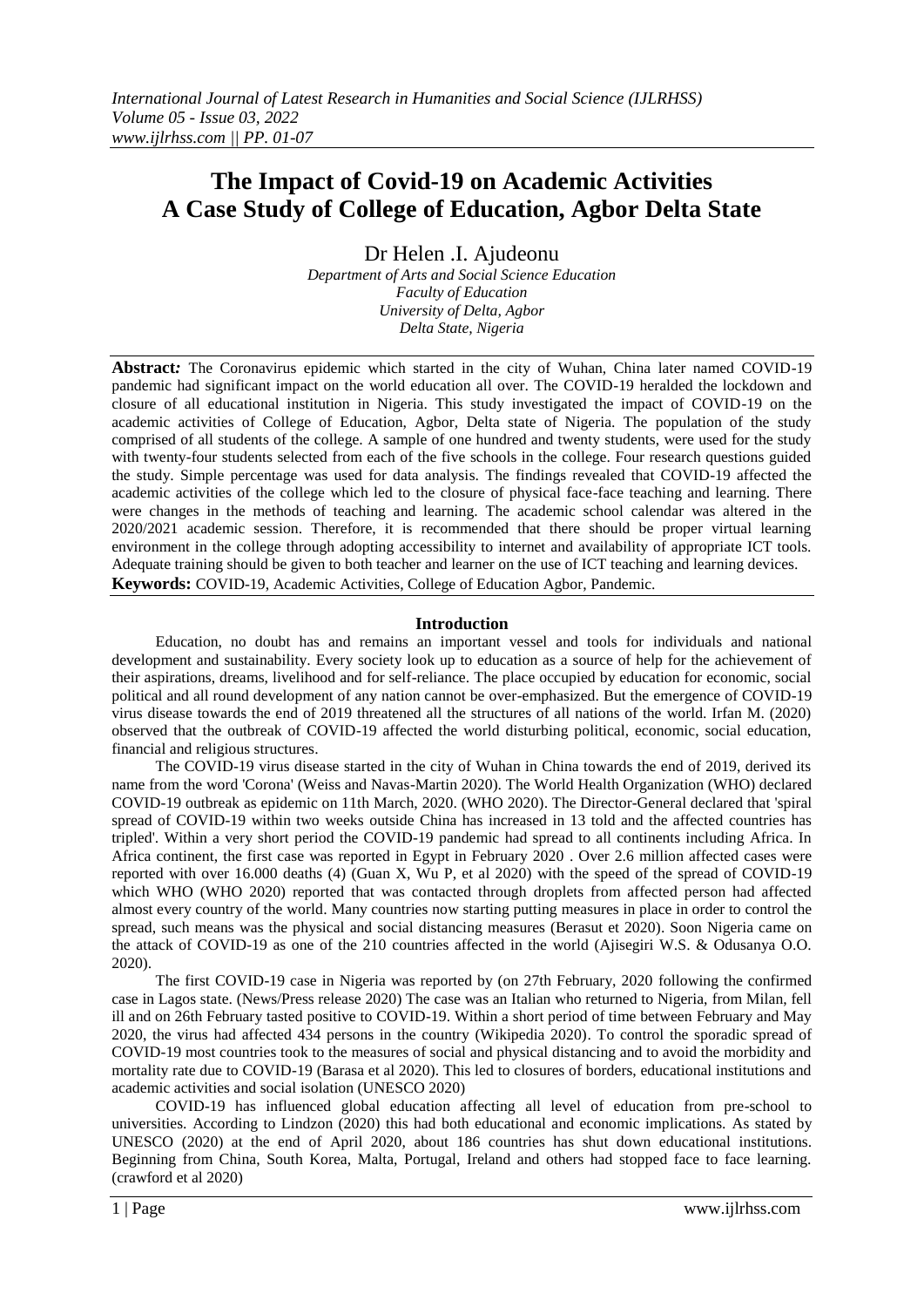## *International Journal of Latest Research in Humanities and Social Science (IJLRHSS) Volume 05 - Issue 03, 2022*

#### *www.ijlrhss.com || PP. 01-07*

In Nigeria, the Federal University of Education directed all educational institutions to shut down while students vacated the campuses and schools were closed at all levels in the country this took effect from 27th March, 2020 being approved on 19th March 2020. The closure of schools had implications on Nigeria and Nigerians in various ways, educationally socio-economic and financially and welfare of the learners. On the 19th March 2020, the federal government of Nigeria approved the closure of schools and tertiary institutions (Nlebem 2020).

Though COVID-19 is a recent and ongoing pandemic some studies have been carried out by some researchers on the effects on its education in Nigeria. On a study carried out by Aiyedun T.G and Ogunode N.J. (2020) on the effect of COVID-19 pandemic on academic programme of universities in Nigeria. It was a descriptive survey study with a population of undergraduate students in Nigeria universities, the result showed that COVID-19 pandemic affected the academic progress leading to major disruptions in academic activities.

In another study by Uchenna N.E, Maximus M.S. Charity N. Onyishi and Chiedu .E. (2021) titled Impact of COVID-19 Pandemic on Education in Nigeria: Implications for policy and practice of e-learning reported that the pandemic negatively impacted education, leading to poor achievement and giving rise to e-learning with its attendant problems.

There was an earlier study in Ghana, by Owusu Firdjour et al (2019) on the assessment of the impact of Covid-19 on Ghana's teaching and learning. Using descriptive survey design employing the likert scale and with a respondents of 214 mainly in the second cycle and tertiary institutions of Ghana. It concluded that the Covid-19 pandemic had negative impact on the learning as many could not effectively learn by themselves at home. Many of the parents were not capable to supervise and assist the learners. Added to this was the challenge pose by the limited access to the internet and lack of technical know-how of the technological devices by most Ghanaian students. This require introducing the students to e-learning platforms to supplement classroom teaching and learning.

Also Iprojectmaster (2020) study on the impact of Covid-19 on education in Nigeria. This examined the impact on Covid-19 virus on Nigerian education system, awareness among students and aftermath of covid-19 on the Nigeria education system. Using a descriptive and explanatory design of both questionnaire and library research. The respondents of the study were 100 residents in Lagos state of Nigeria. The study result revealed that covid-19 had impact on education in Nigeria while recommending the need for resources to rebuild the loss in learning during the covid-19 pandemic.

With the recognition of Covid-19 by World Health Organization as pandemic, Nigerian Government in order to control the spread of the virus took some decisive decisions which affected all level of schools in Nigeria education system. The Federal Government ordered the closure of schools, Colleges and Universities. The College of Education Agbor, Delta State of Nigeria following a secular issued by the College Management closed the college to all academic and extra-curricular activities in the college. This study therefore is to examine the impact of Covid-19 pandemic on academic activities using the College of Education, Agbor Delta State as a case study.

#### **Research Questions**

- 1. What are the impact of COVID-19 on the academic activities at College of Education, Agbor?
- 2. What changes did COVID-19 have on the methods of teaching and learning in College of Education Agbor?
- 3. How did Covid-19 affect the academic calendar of College of Education, Agbor?
- 4. What are the measures put in place to aid recovery from impact of covid-19 on academic activities of the College of Education, Agbor.

#### **Method**

This study adopted a descriptive survey research design to examine the effect of COVID-19 on academic activities at the College of Education, Agbor, Delta State of Nigeria. The descriptive survey is adopted for this study in which the characteristics of the population is described without changing the environment. The population of the study is all students in the College of Education, Agbor, Delta State, made up of the five (5) schools namely School of Science, School of Arts and Social Sciences, School of Languages, School of Vocational and Technical Education and School of Early Childhood Care and Primary Education.

A non-probability (purposive) sampling technique was used to select one hundred and twenty (120) students; twenty-four students from each of the schools. This was based on the availability and the willingness of the students to participate in the study and inclusion of students from all the departments in the schools.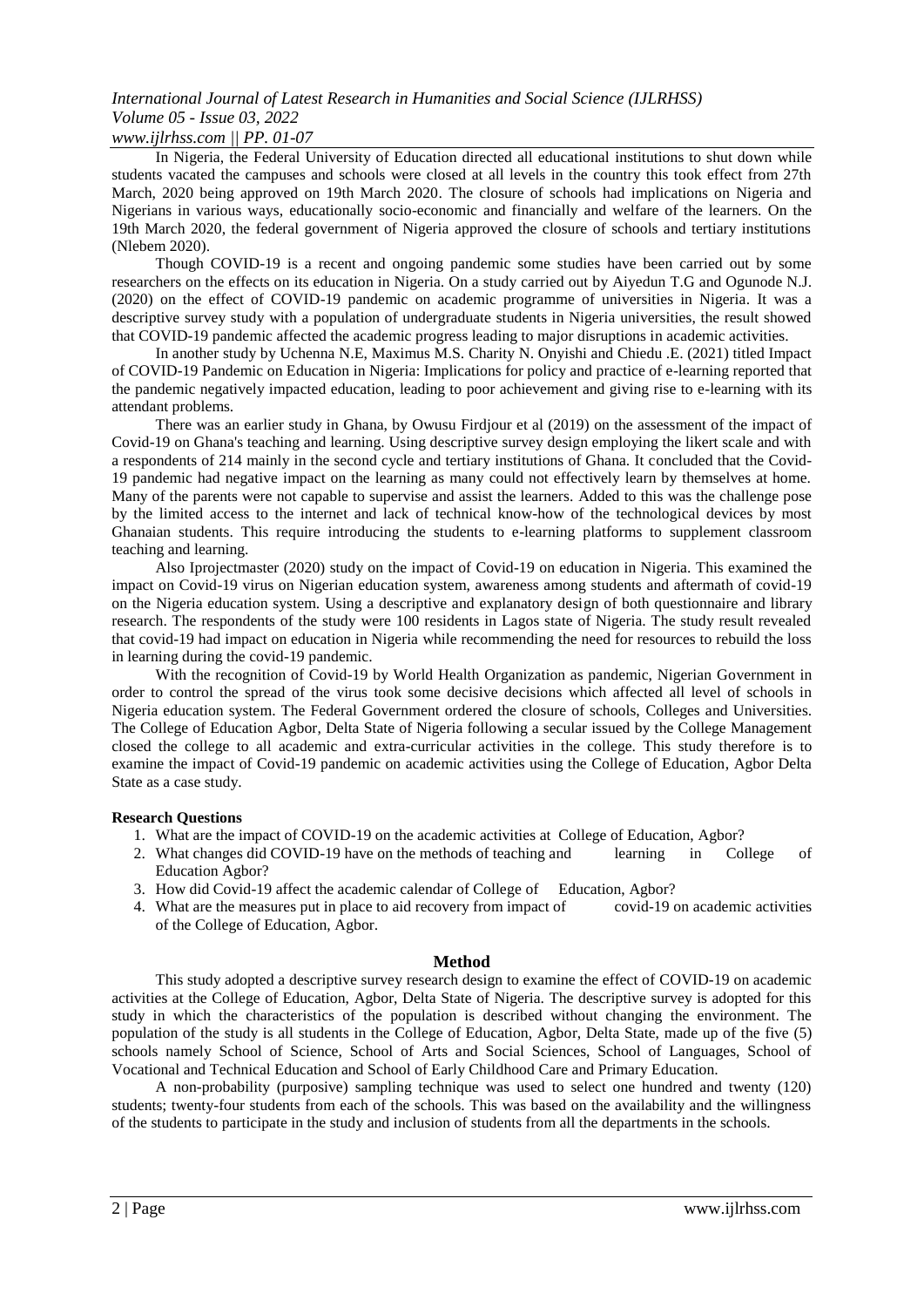#### **Instrumentation**

Twenty item questionnaire using simple yes/no termed COVID-19 and College of Education, Agbor academic activities (C19COEAA) was used for the collection of data. Colleagues in the department of Measurement and Evaluation determined the validity whose useful comments were used to modify some of the items.

The split-half reliability co-efficient using cronbad alpha was used to determine the suitability of the items. This was administered on (50) fifty students were not part of the sampled students on campus. The responses were collected and yielded index of 0.72 which is high value for the instrument to be used. The instrument was administered to the sample of the study who responded to the items. Their responses was analysed using the simple percentage.

#### **Results and Findings**

This section shows the presentation of demographic data:

Table 1: Distribution and percentage of the respondents

| S/N | <b>Name of the School</b>                    | <b>No of Respondents</b> | % of Respondent | <b>Total</b> |
|-----|----------------------------------------------|--------------------------|-----------------|--------------|
|     | School of Science                            | 24                       | 20%             |              |
|     | School of Arts and Social Sciences           | 24                       | 20%             |              |
|     | School of Languages                          | 24                       | 20%             |              |
| 4   | School of Vocational and Technical Education | 24                       | 20%             |              |
|     | School of Early Childhood Care and Primary   |                          | 20%             |              |
|     | Education                                    |                          |                 |              |
|     |                                              | 20                       | $00\%$          |              |

Demographic Information of the Respondents

Table 2: Gender of the Respondents

| Gender | <b>Frequency</b> | <b>Percentage</b> | Total |
|--------|------------------|-------------------|-------|
| Male   |                  | 42.3              | 42.J  |
| Female | იሃ               | ر… ا<br>◡         | ن ر   |
| Total  |                  | $00\%$            | 100   |

Result revealed there are 51 male respondents representing 42.5% of the sample while female were (69, 57.5%) of the respondents.

| Table 3: Marital status of the respondents |  |  |  |
|--------------------------------------------|--|--|--|
|--------------------------------------------|--|--|--|

| <b>Marital Status</b><br>Percentage %<br><b>Frequency</b> |    | Total |     |
|-----------------------------------------------------------|----|-------|-----|
| Single                                                    |    | 80    | ∠∪  |
| Married                                                   |    |       | ∠∪  |
| Total                                                     | 20 | .00%  | 100 |

Result from table 3 revealed 24 (20%) of the respondents were married while 96.(80%) were single.

Table 4: Level of Respondents

| <b>Level of Respondents</b> | <b>Frequency</b> | <b>Percentage</b> | <b>Total</b> |
|-----------------------------|------------------|-------------------|--------------|
| NCE Year 1                  |                  | 19.2              | 19.2         |
| NCE Year II                 |                  | 30.8              | 30.8.00      |
| <b>NCE Year III</b>         | 60               | 50.0              | 50.00        |
| Total                       | 20               | $00\%$            | 100          |

Table 4 result revealed that 23 (19.2%) of the respondents were in NCE year 1; 37 (30.8%) of the respondents were in NCE year II while the remaining 60 (60.%) were in NCE Year III.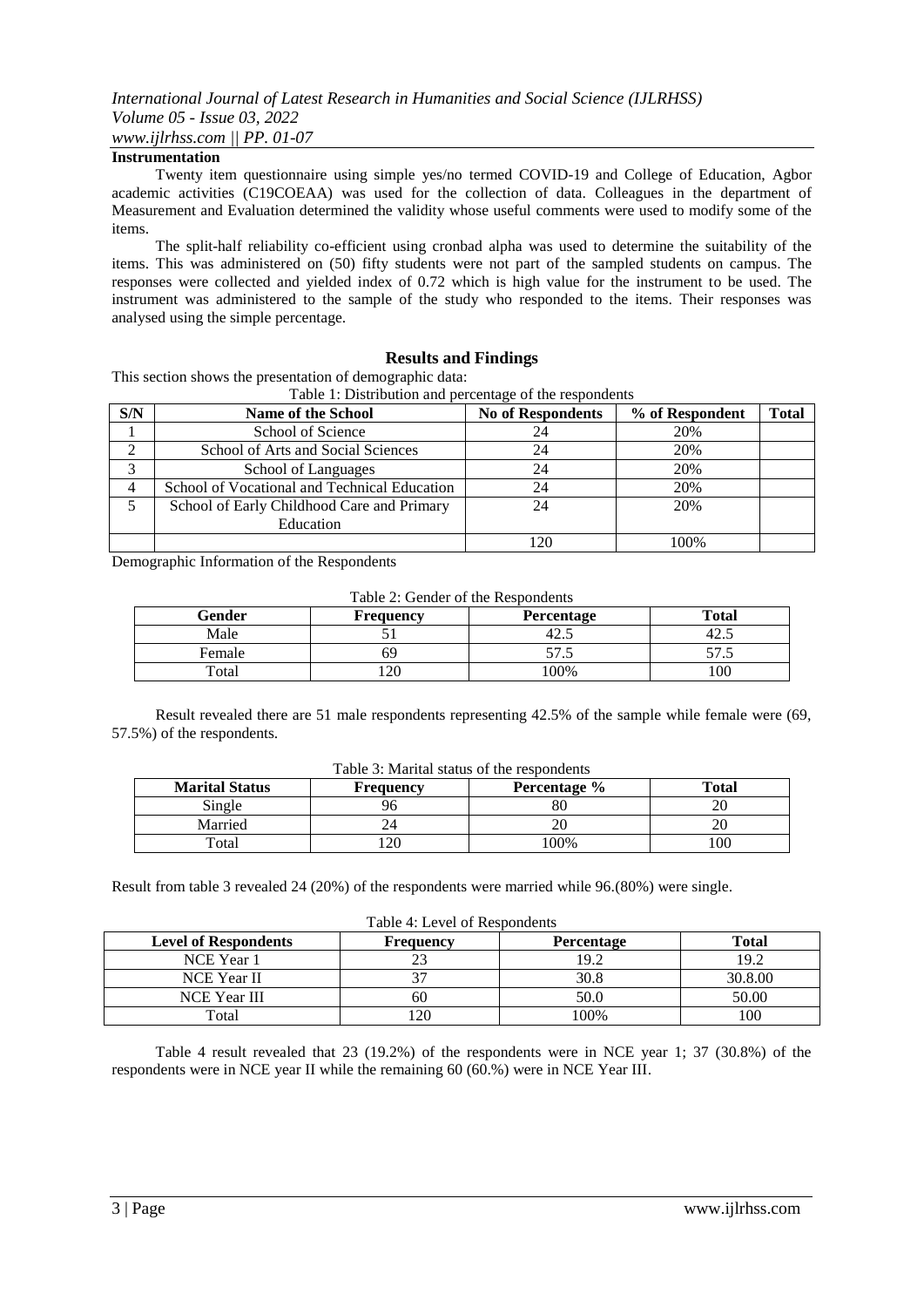#### **Results and Findings**

**Research question 1:** What are the effects of COVID-19 on the academic activities at College of Education, Agbor?

| Table 5: Responses on the effect of COVID-19 on academic activities at College of Education, Agbor |                                                                   |       |          |              |  |
|----------------------------------------------------------------------------------------------------|-------------------------------------------------------------------|-------|----------|--------------|--|
| S/N                                                                                                | <b>Items</b>                                                      | Yes   | $\bf No$ | <b>Total</b> |  |
| $\vert$ 1                                                                                          | There was closure of physical academic activities in the College. | 115   | 5        | 120          |  |
|                                                                                                    |                                                                   | 73.8% | 14.2%    | 100%         |  |
| 2                                                                                                  | Remote schooling and learning replaced the normal physical        | 88    | 32       | 120          |  |
|                                                                                                    | interaction                                                       | 73.3% | 26.7%    | 100%         |  |
| 3                                                                                                  | Lack of learning motivation as students works were not checked.   | 103   | 17       | 120          |  |
|                                                                                                    |                                                                   | 85.8% | 14.2%    | 100%         |  |
| $\overline{4}$                                                                                     | COVID-19 led to students shifting their attention away from       | 93    | 27       | 120          |  |
|                                                                                                    | schooling due to lack of interaction                              | 77.5% | 22.5%    | 100%         |  |
| $5\overline{5}$                                                                                    | COVID-19 led to less time spent on learning by students.          | 98    | 22       | 120          |  |
|                                                                                                    |                                                                   | 81.7% | 18.3%    | 100\%        |  |
|                                                                                                    | Total                                                             | 473   | 127      | 600          |  |
|                                                                                                    |                                                                   | 78.8% | 21.2%    | 100%         |  |

From the result on table 6, 115 (98.8%) of the respondents agreed that the COVID-19 led to closure of physical academic activities in the College while 5 (4.2%) disagreed. 88 (73.3%) respondents agreed that remote schooling and learning replaced the normal physical interaction. But 32 (26.7%) answered No to the item. To statement three 103 (85.8%) agreed that COVID-19 caused lack of motivation to learning as students workassignments were not checked while 17(14.2%) of the respondents disagreed. To statement four 93 (77.5%) agreed that students shifted their attention from schooling due to COVID-19 while 27 (22.5%) disagreed. To statement five 98 (81.7%) agreed while 22 (18.3%) disagreed. This means that less time was spent on learning

**Research Question 2:** What are the changes did COVID-19 have the methods of teaching and learning at the College of Education, Agbor.

Table 6: Responses on the effects of COVID-19 on method of teaching and learning in College of Education

|     | Agbor                                                         |       |       |              |  |  |  |
|-----|---------------------------------------------------------------|-------|-------|--------------|--|--|--|
| S/N | <b>Items</b>                                                  | Yes   | No    | <b>Total</b> |  |  |  |
| 6   | COVID-19 has greatly displaced face-to-face teaching/learning | 102   | 18    | 120          |  |  |  |
|     | with on-line learning                                         | 85%   | 15%   | 100%         |  |  |  |
| 7   | COVID-19 forced the use of laptops, android phones television | 98    | 22    | 120          |  |  |  |
|     | cables and other means of ICT in teaching and learning.       | 81.7% | 18.3% | 100%         |  |  |  |
|     |                                                               |       |       |              |  |  |  |
| 8   | Learning contents are now in electronic texts and graphics    |       | 16    | 120          |  |  |  |
|     |                                                               | 86.7% | 13.3% | 100%         |  |  |  |
| 9   | COVID-19 has led lecturers to adopt less time consuming but   | 89    | 31    | 120          |  |  |  |
|     | complex methods of teaching                                   | 74.2% | 13.3% | 100%         |  |  |  |
| 10  | Self - discovery method of learning is now adopted for        | 95    | 25    | 120          |  |  |  |
|     | teaching/learning.                                            | 72.2% | 20.8% | 100%         |  |  |  |
|     | Total                                                         | 488   | 112   | 600          |  |  |  |
|     |                                                               | 81.3% | 18.7% | 100%         |  |  |  |

Result in table 6, revealed that 102.(85%) of the respondents agreed that COVID-19 greatly displaced face to face teaching and learning with on-line learning while 18 (15%) disagreed. on the second item; 98 (81.7%) agreed that COVID-19 introduced the use of laptops, phones, android phones, television cable and other means of ICT in teaching and learning while 22 (18.3%) disagreed that learning contents were delivered in electronic texts and graphics while 16 (13.3%) disagreed. 89 (74.2%) agreed that COVID-19 led teachers to adopt less time consuming but complex methods of teaching and instruction while 31 (13.3%) disagreed 95 (79.2%) of the respondents agreed that COVID-19 led to this adoption of self-discovery method of learning in teaching and teaching in the College while 25 (20.8%) disagreed.

because of COVID-19.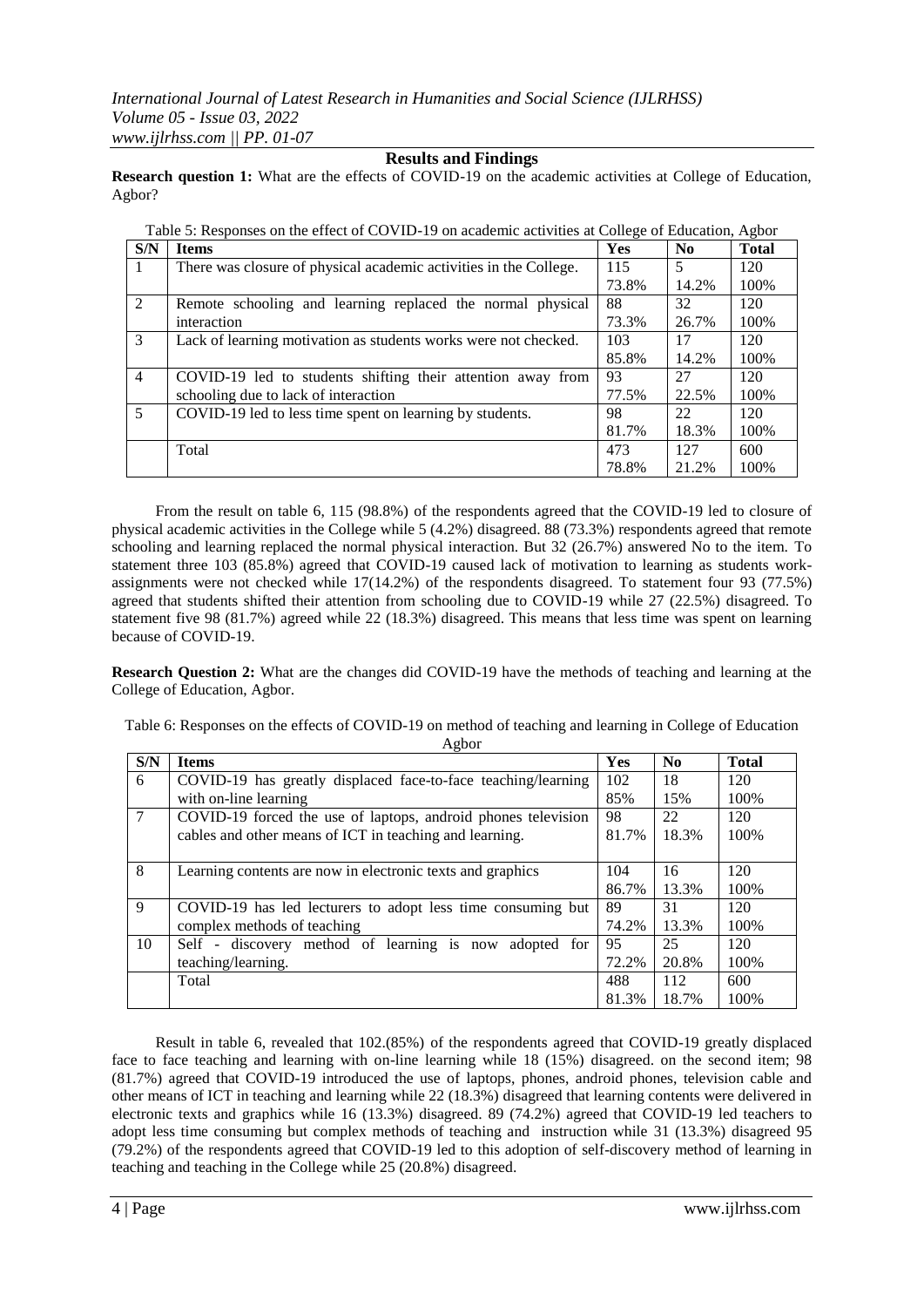### *International Journal of Latest Research in Humanities and Social Science (IJLRHSS) Volume 05 - Issue 03, 2022 www.ijlrhss.com || PP. 01-07*

**Research question 3:** What are the effects of COVID-19 on the academic calendar of College of Education Agbor?

| S/N | <b>Items</b>                                                   | <b>Yes</b> | N <sub>0</sub> | <b>Total</b> |
|-----|----------------------------------------------------------------|------------|----------------|--------------|
| -11 | COVID-19 altered the academic calendar of the College of       | 109        | 11             | 120          |
|     | Education Agbor in 2020/2021 session                           | 90.8%      | 9.2%           | 100%         |
| 12  | The college teaching academic time-table and schedules were    | 84.2%      | 15.8%          | 120          |
|     | changed due to COVID-19                                        | 101        | 19             | 100%         |
| 13  | Partial resumption of academic activities affected the college | 99         | 21             | 120          |
|     | calendar                                                       | 82.5%      | 17.5%          | 100%         |
| 14  | College academic calendar was extended to cover for lost time  | 97         | 23             | 120          |
|     | due to COVID-19                                                | 80.8%      | 19.2%          | 100%         |
| 15  | Conferences, seminars and workshops were not on hold or        | 88         | 32             | 120          |
|     | cancelled to direct full attention to teaching and learning    | 73.3%      | 26.7%          | 100%         |
|     | Total                                                          | 494        | 100            | 600          |
|     |                                                                | 82.3%      | 17.7%          | 100%         |

|  |  | Table 7: Responses on the effects of COVID-19 on the academic calendar of College of Education, Agbor |
|--|--|-------------------------------------------------------------------------------------------------------|
|  |  |                                                                                                       |

In table 7, 109 (90.8%) agreed that COVID-19 altered the academic calendar while 11 (9.2%) disagreed, on the effects of COVID-19 on college teaching time-table and schedules, 107 (84.2%) agreed that COVID-19 altered College time-table and schedules while 19 (15.8%) disagreed. On the item 13, 99 (82.5%) agreed and 21 (17.5%) disagreed that partial resumption of academic activities affected the College calendar. 97 (80.8%) agreed that college academic calendar was extended to cover for the lost of time due to COVID-19 and 23 (19.2%) disagreed. To statement 15, 88 (73.3%) agreed and 32 (26.7%) disagreed. This means that activities such as conferences, seminars and workshops were limited or cancelled to direct full attention to teaching and learning.

**Research question 4:** What are the measures put in place to aid recovery from the effects of COVID-19 on academic activities at College of Education, Agbor?

| S/N | <b>Items</b>                                                  | <b>Yes</b> | No    | <b>Total</b> |
|-----|---------------------------------------------------------------|------------|-------|--------------|
| 16  | Class meetings time should be staggered in arrangement of     | 84         | 36    | 120          |
|     | ensure a sense of alternating or continually overlapping      | 70%        | 30%   | 100%         |
|     | intervals of time.                                            |            |       |              |
| 17  | College should make Wifi connection available for students to | 89         | 31    | 120          |
|     | encourage on-line studies                                     | 74.2%      | 25.8% | 100%         |
| 18  | Take advantage of ICT to create platforms in reaching out to  | 95         | 25    | 120          |
|     | students even while in their respective house with their      | 79.2%      | 20.8% | 100%         |
|     | parents/guidance                                              |            |       |              |
| 19  | Conduct regular capacity building opportunities to improve    | 72         | 48    | 120          |
|     | information management within the college.                    | 60%        | 40%   | 100%         |
| 20  | Regular orientation for students to improve the use of ICT.   | 85         | 35    | 120          |
|     |                                                               | 70.8%      | 29.2% | 100%         |
|     | Total                                                         | 425        | 175   | 600          |
|     |                                                               | 70.8%      | 29.2% | 100%         |

Table 8: Responses on the measures to aid the recovery from the effects COVID-19 on academic activities at College of Education, Agbor

In table 8, 84 (70.0%) agreed that class meetings time should be staggered in arrangement to ensure a series of continually overlapping interval of time while (36.30%) disagreed on this view. 89 (74.2%) agreed that college providing WIFI connection available for students will encourage on-line studies as a measure of recovery while 31 (25.8%) disagreed. To item 18, 95 (79.2%) to reaching out to students in their respective house with their parents/guidance, 25 (20.8%) disagreed. The statement on item 19 was agreed/accepted by 72 (60%) while 48 (40%) disagreed on conducting regular capacity building opportunities to information management in the college. Lastly, 85 (70.8%) agreed that regular orientation for students to improve the use of ICT will aid recovery measures from the effects of COVID-19, 35 (29.2%) disagreed.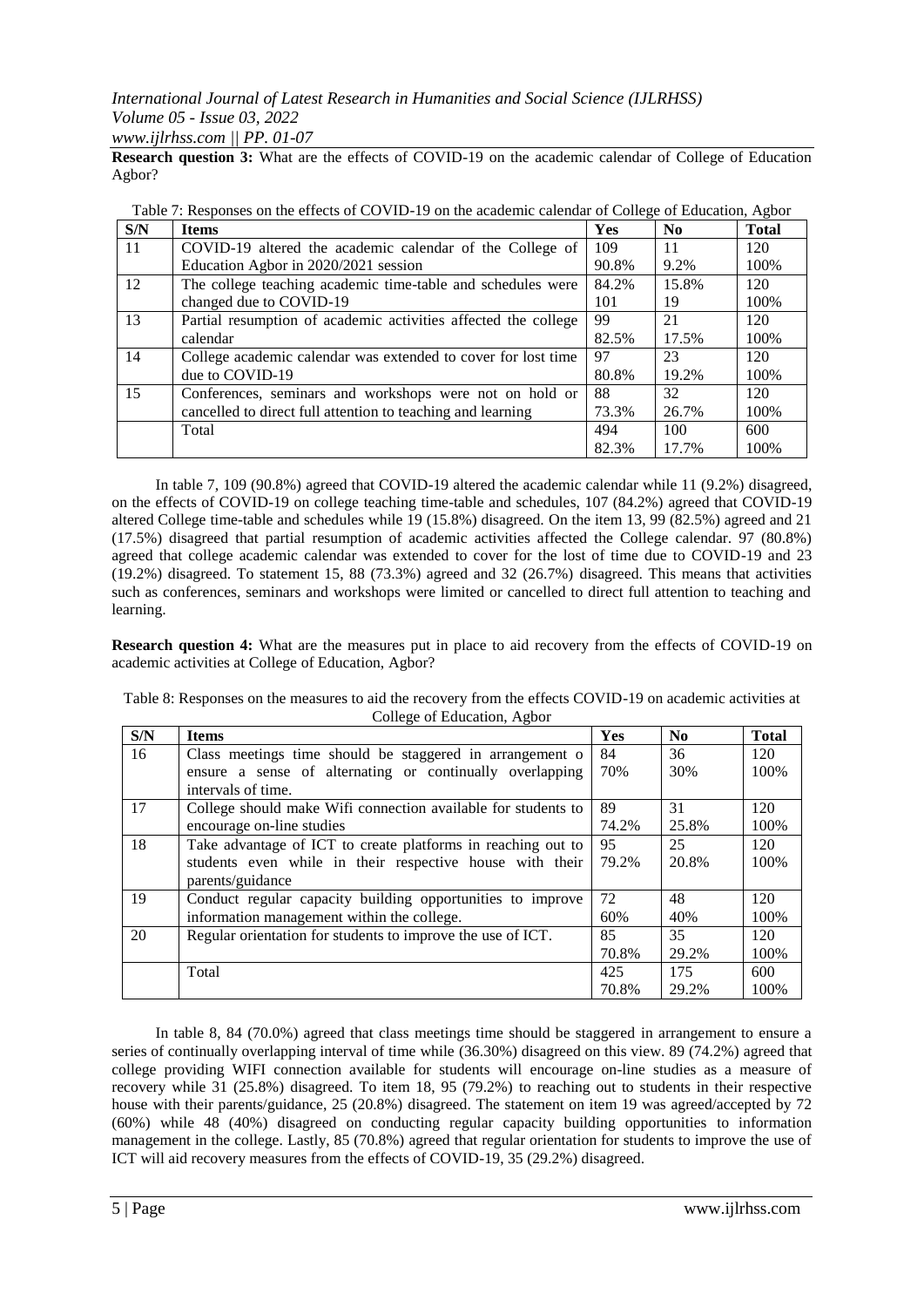#### **Discussion of Findings**

The result of this study revealed that COVID-19 had impact on the academic activities of College of Education, Agbor Delta State. Most of the respondents agreed that the closure of the college academic activities deprived them of physical academic activities which was replaced with on-line learning. There was also no motivation as students assignments were left unchecked. The students attention was gradually shifting from schooling as less time was spent on teaching and learning. This agreed with the findings of Aiyedun T.G. and Ogunode, N.J (2020) who reported in the study that COVID-19 pandemic has affected academic programme of universities in Nigeria leading to major disruption in the academic activities. This is also supported by earlier study of Ogunode (2020) where he reported that 100% of respondents agreed that COVID-19 pandemic led to suspension of academic activities.

The study also revealed that the COVID-19 led to less motivation on students and reduced interest in academic work. This agreed with the findings of Uchenna N.E et al (2021) that student lost interest in school with longer stay at home because of the school closure due to COVID-19. The study revealed that COVID-19 introduced changes to the methods of teaching and learning. Face to face teaching and learning was displaced with on-line teaching/learning. This involved the use of laptops, android phones, television cable and other ICT devices in teaching. The respondent agreed that learning content were in electronic text and graphics. This findings is in agreement with Owusu-Ferdjour (2020) that COVID-19 leading to closure of schools making the on-line system of learning the method of teaching but added that students were unable to use online system of learning very ineffective. This was also buttressed by the reports of Adelalcun I.S. (2020) that during the lockdown some parents were forced to procure laptops, android phones, television cables and other means of ICT devices.

The result further revealed that COVID-19 had effect on the academic calendar of College of Education, Agbor. The respondents agreed that the academic calendar was altered in 2020/2021 academic session leading to extension to cover for the lost time during the lockdown. As a result time-tables and schedules were changed. Also, academic conferences, seminars and workshops were put on-hold to give full attention to teaching and learning. This study is in agreement with Ogunode (2020) who in his study reported that COVID-19 affected the academic calendar of senior secondary school in Nigeria and in another study Ogunode (2020) carried out on higher institutions in Abuja reported that COVID-19 affected the academic calendar of higher institution in FCT, Abuja.

From research question four, on the measures put in place to aid recovery from the impact of COVID-19 on academic activities of the college, respondents agreed that the provision of WIFI and the creation of ICT platforms will go a long way to cushion the impact of COVID-19 on their academic activities. This is in line with UNICEF (2020) which stated that school learners could be reached at home with radio education just like during the time of Ebola. But the problem of reaching students at home through on line teaching and learning imposes a problem especially with network and internet services in our rural areas. Also not every parent can afford the android phone. On other hand, greater use of online learning activities facilitates greater engagement of the learner as opined by Gupta V.K and Cupta V.B (2016) that the present generation of learners has grown up with technology. Ability to learn a one's own pace leads to better educational prospects.

#### **Conclusion**

The COVID-19 epidemic which started in Wuhan city in China soon became a major public health problem affecting all nations in the world. The pandemic soon affected the structures of every nation - political, socio-economic financial and education.

The COVID-19 pandemic caused a serious disruption to education system in Nigeria at all levels with the closure of schools at all levels as declared by the Federal Government on 19th March 2020. The College of Education, Agbor was affected by the COVID-19 pandemic. This has implication on the academic activities resulting in changes in methods of teaching and learning, academic calendar and resulting to measures being put in place to aid recovery from the impact of COVID-19.

There is the need to highlight that COVID-19 introduced on-line learning and e-learning for both the learners and teachers. This has widen and exposed people to the significant off ICT knowledge and use of electronic and technology devices in education.

#### **Recommendations**

The following recommendations were made based on the changing nomenclature of COVID-19 pandemic on education.

 $\triangleright$  Students should be given access to educational resources. This could be through adopting proper virtual learning environment which will depend on the accessibility to internet and availability of appropriate ICT tools.